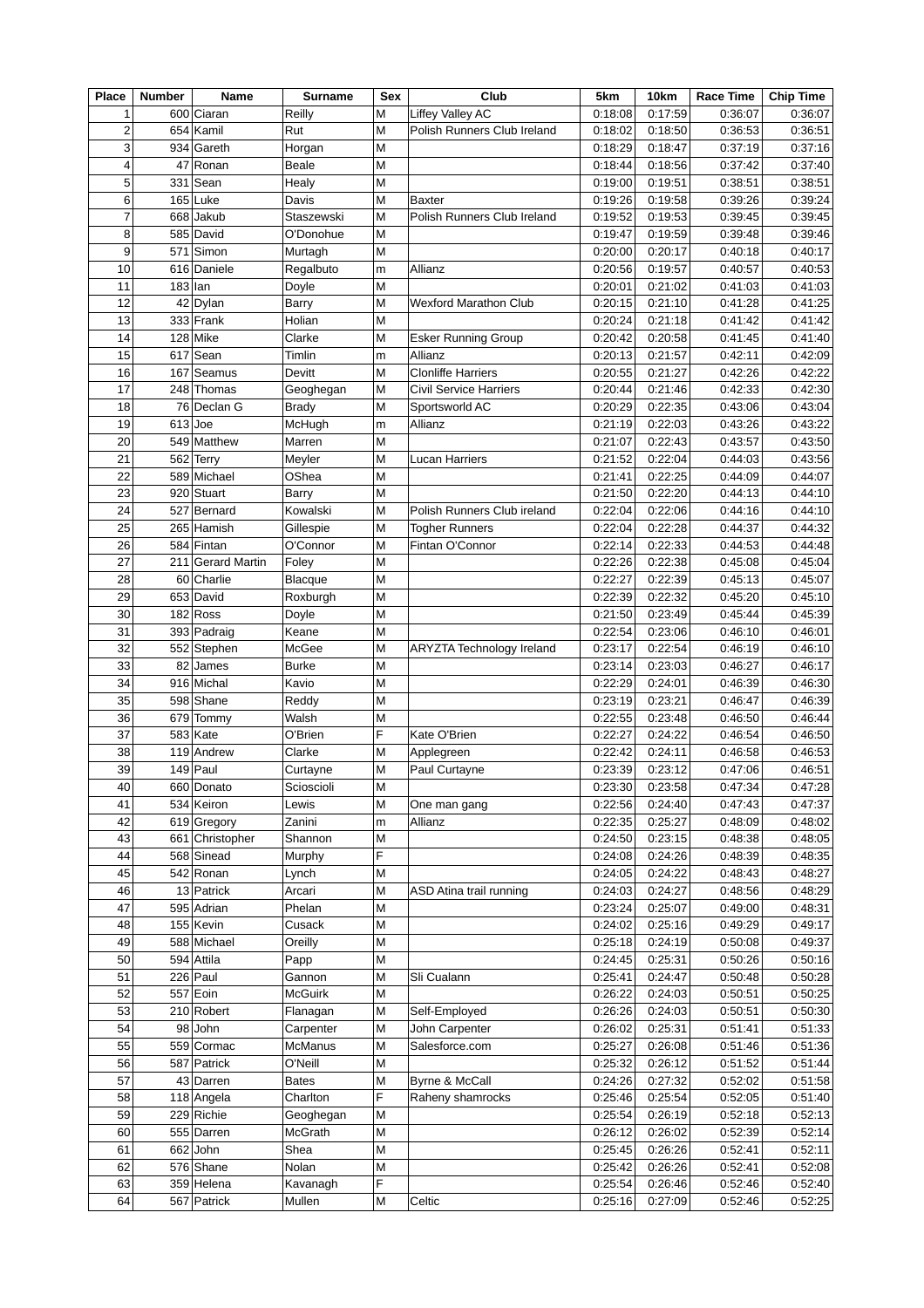| 65  |           | 546 Hazel    | Manks           | F | <b>Estuary Runners</b>  | 0:25:42 | 0:27:00 | 0:52:52 | 0:52:43 |
|-----|-----------|--------------|-----------------|---|-------------------------|---------|---------|---------|---------|
| 66  |           | 564 Filipe   | Moreira         | M | Filipe Moreira          | 0:26:24 | 0:26:22 | 0:53:01 | 0:52:45 |
| 67  |           | $551$ Edel   | McAuley         | F |                         | 0:26:11 | 0:26:26 | 0:53:07 | 0:52:37 |
| 68  |           | $539$ Luke   | Logan           | M |                         | 0:26:12 | 0:26:27 | 0:53:07 | 0:52:38 |
| 69  |           | 540 Rosemary | Long            | F |                         | 0:25:45 | 0:27:10 | 0:53:08 | 0:52:55 |
| 70  |           | 930 damien   | Blackburn       | M |                         | 0:27:00 | 0:26:04 | 0:53:18 | 0:53:04 |
| 71  |           | 335 Kevin    | Homan           | M |                         | 0:26:37 | 0:26:18 | 0:53:22 | 0:52:55 |
| 72  |           | 297 Kevin    | Guinan          | M | Kevin Guinan            | 0:26:38 | 0:26:18 | 0:53:22 | 0:52:56 |
| 73  |           | 129 Eoghan   | Clerkin         | M | Pallas foods            | 0:26:17 | 0:27:00 | 0:53:23 | 0:53:17 |
| 74  | 652 karl  |              | Rossiter        | M | pallas foods            | 0:26:17 | 0:27:01 | 0:53:23 | 0:53:17 |
| 75  |           | 487 Turlough | Kinane          | M | Lakeshore Striders      | 0:26:55 | 0:26:10 | 0:53:25 | 0:53:06 |
| 76  |           | $684$ Ron    | Wunderlich      | M |                         | 0:25:42 | 0:27:33 | 0:53:31 | 0:53:15 |
| 77  |           | 842 Dafina   | Nikolova        | E | Kefron                  | 0:25:48 | 0:27:16 | 0:53:34 | 0:53:04 |
| 78  |           | $185$ Liam   | Dunne           | M |                         | 0:25:49 | 0:27:53 | 0:53:50 | 0:53:43 |
| 79  |           | $680$ Mary   | White           | F |                         | 0:26:54 | 0:26:44 | 0:53:51 | 0:53:38 |
| 80  |           | $681$ Gary   | White           | M |                         | 0:26:54 | 0:26:44 | 0:53:52 | 0:53:38 |
| 81  |           | $548$ Paul   | Mansfield       | M |                         | 0:26:11 | 0:27:35 | 0:53:52 | 0:53:46 |
| 82  |           | $611$ Eoin   | MacMahon        | m | Allianz                 | 0:27:16 | 0:26:24 | 0:53:58 | 0:53:40 |
| 83  |           | 677 Roisin   | Walsh           | F |                         | 0:26:14 | 0:26:43 | 0:54:09 | 0:52:57 |
|     |           |              |                 | F |                         | 0:26:13 |         |         |         |
| 84  | $41$ Jill |              | <b>Barrett</b>  |   |                         |         | 0:26:44 | 0:54:10 | 0:52:58 |
| 85  |           | $190$ Lynda  | Emmett          | F |                         | 0:26:59 | 0:27:20 | 0:54:29 | 0:54:18 |
| 86  |           | $6$ Aaron    | Agar            | M | Byrne & McCall          | 0:26:54 | 0:27:39 | 0:54:52 | 0:54:33 |
| 87  |           | 45 Kevin     | <b>Bayliss</b>  | M |                         | 0:27:07 | 0:27:31 | 0:55:00 | 0:54:38 |
| 88  |           | 538 Rossano  | Loffreda        | M | Asd Atina trail running | 0:27:44 | 0:26:55 | 0:55:05 | 0:54:39 |
| 89  |           | 440 Damien   | Kelly           | M | Damien Kelly            | 0:26:53 | 0:27:57 | 0:55:10 | 0:54:50 |
| 90  | 649 karl  |              | rooney          | M |                         | 0:26:49 | 0:27:57 | 0:55:11 | 0:54:46 |
| 91  |           | 666 Roderick | Smyth           | M | <b>Rehab Care</b>       | 0:25:49 | 0:29:13 | 0:55:17 | 0:55:02 |
| 92  |           | $673$ Mark   | Thompson        | M |                         | 0:26:50 | 0:27:58 | 0:55:25 | 0:54:47 |
| 93  |           | 543 Andrew   | Lynch           | M |                         | 0:26:50 | 0:27:58 | 0:55:26 | 0:54:48 |
| 94  |           | $10$ James   | Andrews         | M |                         | 0:27:16 | 0:27:36 | 0:55:27 | 0:54:52 |
| 95  |           | $575$ Paul   | Nixon           | M |                         | 0:29:09 | 0:26:18 | 0:55:53 | 0:55:27 |
| 96  |           | $921$ Sean   | Conneely        | M |                         | 0:29:40 | 0:26:13 | 0:56:19 | 0:55:53 |
| 97  |           | 212 Andrew   | Foley           | M |                         | 0:27:22 | 0:28:33 | 0:56:28 | 0:55:55 |
| 98  |           | 615 Danill   | Panchenko       | m | Allianz                 | 0:25:42 | 0:31:18 | 0:57:07 | 0:57:00 |
| 99  |           | 650 Dawn     | Ross            | F |                         | 0:27:34 | 0:29:37 | 0:57:34 | 0:57:11 |
| 100 |           | 669 Maria    | Stone           | F | St micheals ac          | 0:29:01 | 0:28:44 | 0:58:04 | 0:57:45 |
| 101 |           | 665 Joanne   | Smith           | F | Coach Approach          | 0:29:41 | 0:28:01 | 0:58:05 | 0:57:42 |
| 102 |           | $476$ Babs   | Keogh           | F | Coach Approach          | 0:29:41 | 0:28:03 | 0:58:07 | 0:57:44 |
| 103 |           | 602 Joanne   | Collins         |   | Allianz                 | 0:28:41 | 0:29:20 | 0:58:20 | 0:58:02 |
| 104 |           | 663 Claire   | Sheil           | F |                         | 0:28:55 | 0:29:11 | 0:58:21 | 0:58:06 |
| 105 |           | 599 Jackie   | Regan           | ۲ |                         | 0:28:54 | 0:29:13 | 0:58:23 | 0:58:06 |
| 106 |           | 579 Martina  | O'Donnell       | E |                         | 0:29:04 | 0:29:16 | 0:58:29 | 0:58:20 |
| 107 |           | 647 Pauline  | Reilly          | F |                         | 0:29:03 | 0:29:17 | 0:58:30 | 0:58:19 |
| 108 |           | $216$ Paddy  | Foster          | M | CODEC                   | 0:27:50 | 0:31:18 | 0:59:20 | 0:59:08 |
| 109 |           | 507 Joseph   | King            | Μ |                         | 0:29:58 | 0:29:21 | 0:59:43 | 0:59:19 |
| 110 |           | 371 Chloe    | Keane           | F |                         | 0:29:59 | 0:29:22 | 0:59:44 | 0:59:21 |
| 111 |           | 53 Clare     | Blackwell       | F | Clare Blackwell         | 0:29:23 | 0:30:13 | 1:00:02 | 0:59:36 |
| 112 |           | $15 $ Carol  | Armstrong       | F |                         | 0:29:20 | 0:30:43 | 1:00:25 | 1:00:03 |
| 113 |           | $670$ Alan   | Stone           | M |                         | 0:28:59 | 0:31:25 | 1:00:46 | 1:00:24 |
| 114 |           | 283 Cillian  | Gleeson         | M |                         | 0:30:03 | 0:30:36 | 1:00:52 | 1:00:39 |
| 115 |           | 305 Darren   | Hardiman        | M | Darren Hardiman         | 0:30:03 | 0:30:36 | 1:00:52 | 1:00:39 |
| 116 |           | 323 Fiona    |                 | F |                         | 0:31:03 | 0:29:16 | 1:00:53 | 1:00:19 |
| 117 |           | 574 Cristian | Harrington      |   | Fiona Harrington        | 0:30:23 | 0:30:56 |         | 1:01:19 |
|     |           |              | Nica            | M |                         |         |         | 1:01:31 |         |
| 118 |           | $274$ Kate   | Gilna           | F |                         | 0:29:51 | 0:31:37 | 1:02:00 | 1:01:28 |
| 119 |           | 550 Goretta  | Mason           | F |                         | 0:31:35 | 0:30:44 | 1:02:34 | 1:02:19 |
| 120 |           | 39 Aoife     | <b>Barnicle</b> | F |                         | 0:31:36 | 0:30:44 | 1:02:35 | 1:02:20 |
| 121 |           | 253 Jonathan | Giles           | M |                         | 0:31:21 | 0:31:47 | 1:03:32 | 1:03:08 |
| 122 |           | $612$ Emma   | Malone          | f | Allianz                 | 0:30:50 | 0:32:37 | 1:03:46 | 1:03:27 |
| 123 |           | $606$ Lisa   | Dunne           |   | Allianz                 | 0:30:51 | 0:32:36 | 1:03:46 | 1:03:27 |
| 124 |           | 573 Sorcha   | NÃ Lideadha     | F |                         | 0:31:34 | 0:32:57 | 1:04:51 | 1:04:32 |
| 125 |           | 141 Fiona    | Corcoran        | F |                         | 0:35:56 | 0:29:42 | 1:05:51 | 1:05:38 |
| 126 |           | 554 Sarah    | <b>McGinty</b>  | F |                         | 0:32:45 | 0:33:22 | 1:06:34 | 1:06:07 |
| 127 |           | $609$ Paul   | Greene          | m | Allianz                 | 0:32:41 | 0:33:45 | 1:06:47 | 1:06:26 |
| 128 |           | $544$ Cathal | Magner          | M |                         | 0:32:22 | 0:34:13 | 1:07:15 | 1:06:34 |
| 129 |           | $569$ Edel   | Murray          | F | Coach approach          | 0:33:27 | 0:34:03 | 1:07:53 | 1:07:30 |